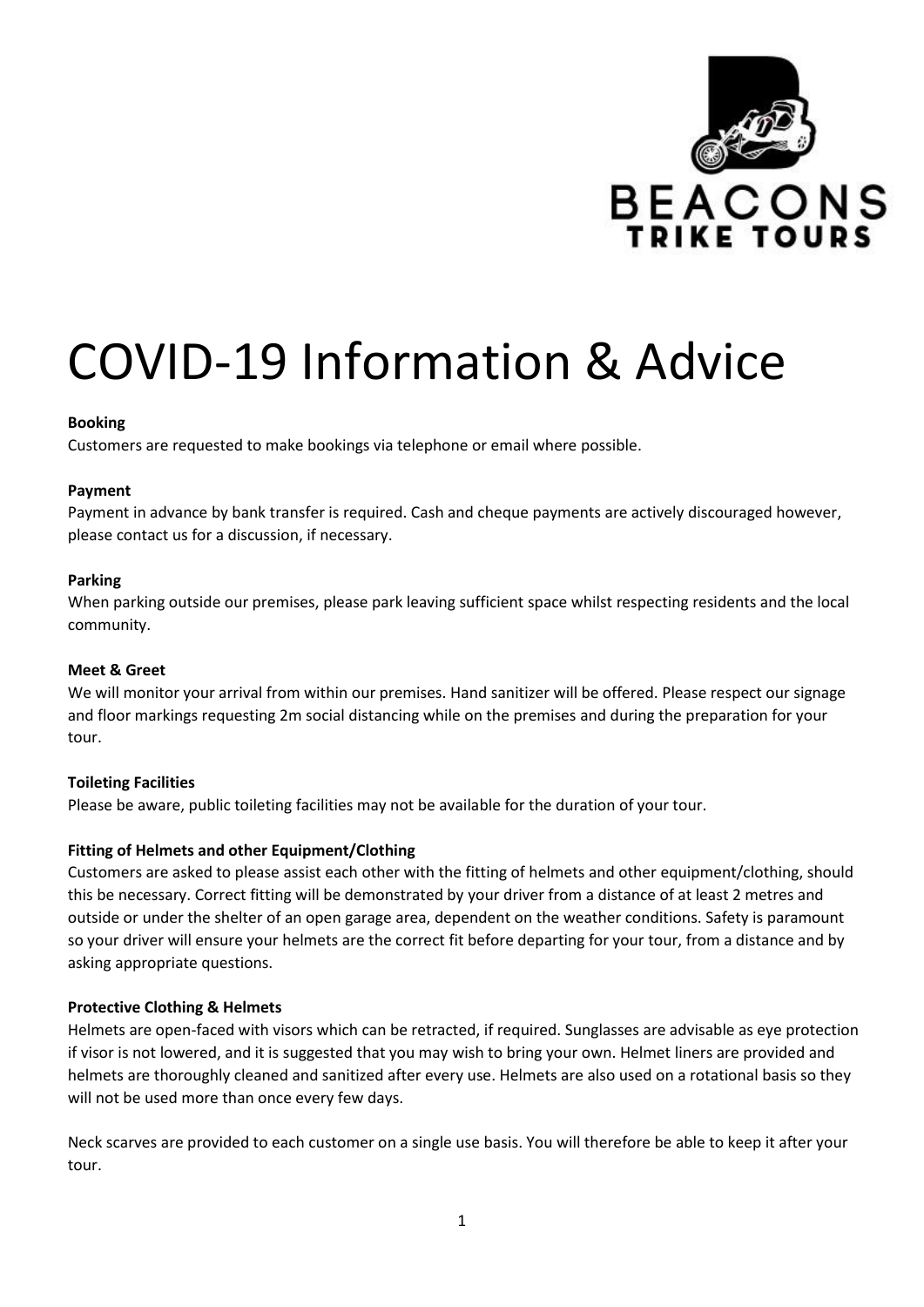Customers are invited to provide their own gloves, however, we will provide gloves where necessary and liners will be made available with these. These are laundered and sanitized thoroughly after every use and are used on a rotational basis.

Customers are invited to bring their own waterproofs, however, these can be provided and are washed and sanitized thoroughly after every use. Similarly to helmets and gloves, their use is rotated where possible so they are not used more than once every few days.

Any clothing/equipment is to be placed in a designated area after each tour. This will be pointed out to you by your driver on the day.

#### **Trike Cleaning**

The trike is washed and sanitized after every tour, including the boot, arm rests, seatbelts and seating areas.

Tours are limited to 1 per day, for the foreseeable future.

# **Physical Support**

Customers are asked to help one another on and off the trike if necessary, and also with fastening seatbelts and any other physical assistance required before, during or after your tour.

# **Scheduled Venues visits during Tours**

Venues which are scheduled to be visited during set tours have been pre-vetted for COVID-19 regulation compliance.

#### **Hygiene**

Hand sanitizer is available to customers at the start and end of each tour and your driver will also carry a supply on board the trike. However, stocks may be limited so you are requested to provide your own, where possible. Please ask your driver if you require some at any point.

If you require a facemask, you are welcome to bring this along with you should you wish to do so.

All surfaces, areas of equipment storage and customer preparation areas are cleaned and sanitized after every tour.

# **Photography**

Please feel free to take your own photographs. Your driver cannot use your device to take photographs for you, however, your driver can also take some photographs using his own device and we will happily share any images with you should you require us to do so.

#### **Social Distancing**

Only the customers booked to ride the trike on a tour are permitted onto the premises in preparation for their tour. Any additional visitors with the group are asked to stay offsite and to remain at a distance of 2 metres or more when seeing the customers off on their tour. Social distancing posters and markings are clearly visible.